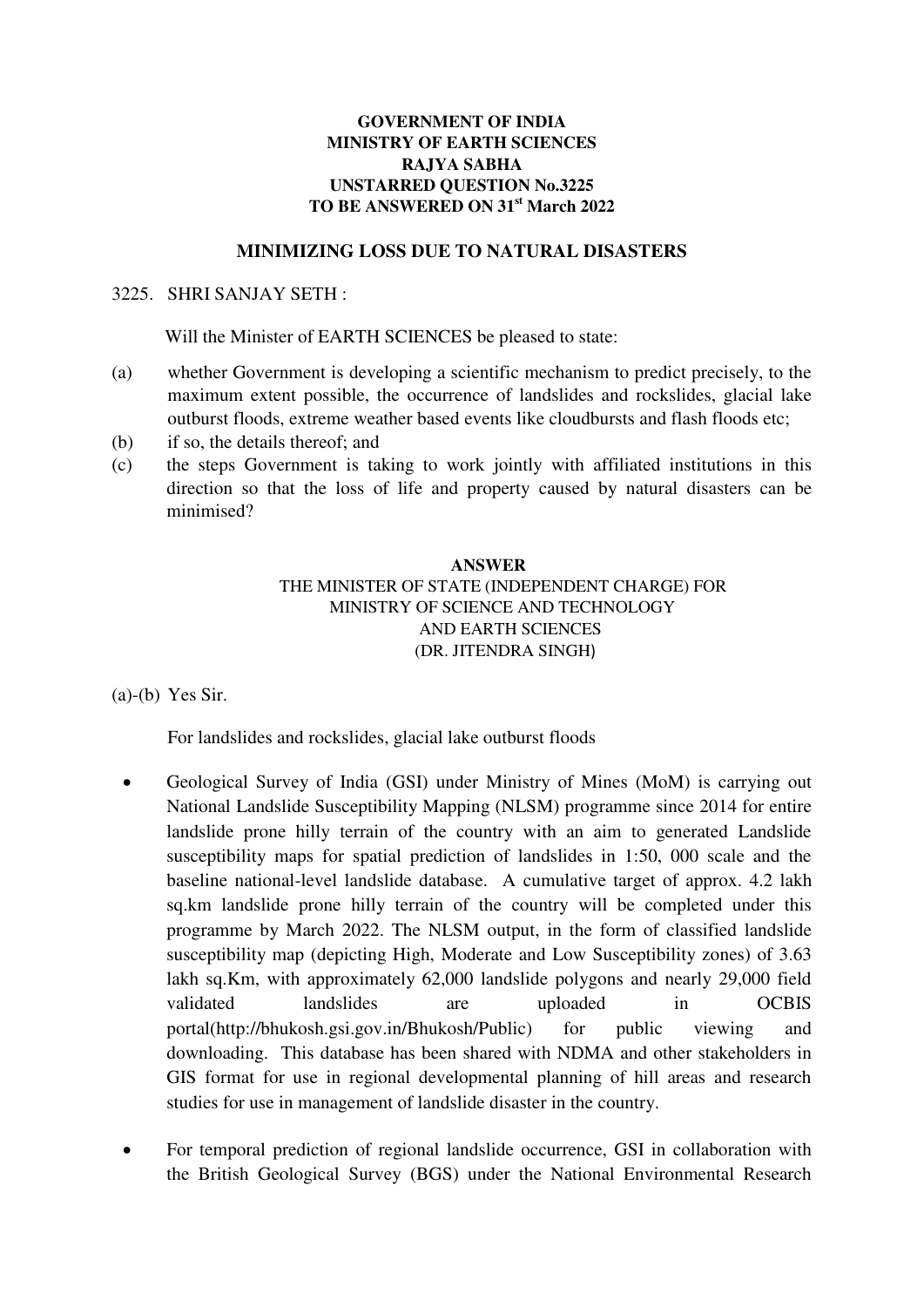Council (NERC), UK funded, multi-consortium LANDSLIP project [\(www.landslip.org\)](http://www.landslip.org/) has developed a prototype regional Landslide Early Warning System (LEWS) for India, and the same is currently being evaluated and tested by GSI in two pilot areas in India (Darjeeling district. West Bengal, and the Nilgiris district, Tamil Nadu). The similar testing procedure is also extended in Kalimpong district, West Bengal. The LANDSLIP is in the process of transferring the above tools of regional LEWS to the national nodal agency (GSI) for carrying out a similar endeavour in multiple landslide-prone states in India. Since 2020 monsoon, GSI has also started issuing daily landslide forecast bulletins during monsoon to the district administrations in two pilot areas (Darjeeling district, West Bengal, and the Nilgiris district, Tamil Nadu).

 GSI has not carried out any study to predict glacial lake outburst floods (GLOF) events. GSI has conducted studies on melting of the glaciers by assessment of mass balance studies and monitoring the recession/ advancement of selected Himalayan glaciers. GSI has compiled an inventory of glacial lakes of northwest Himalaya. As per the Inventory of Glacial Lakes, a total of 486, 533 and 925 glacial lakes located in lower reaches of ablation zone have been demarcated in Uttarakhand, Himachal Pradesh, and Jammu & Kashmir (including Ladakh) respectively and out of which a total of 49, 65 and 41 potentially vulnerable lakes have been identified in Uttarakhand, Himachal Pradesh, Jammu & Kashmir (including Ladakh) respectively. The reports had been shared with National Disaster Management Authority (NDMA). The NDMA has formulated and published a detail guideline for GLOF and LLOF managements.These includes monitoring and early warning system for the above hazards. Details may be accessed through the link [https://ndma.gov.in/sites/default/files/PDF/Guidelines/Guidelines-on-Management-of-](https://ndma.gov.in/sites/default/files/PDF/Guidelines/Guidelines-on-Management-of-GLOFs.pdf)[GLOFs.pdf](https://ndma.gov.in/sites/default/files/PDF/Guidelines/Guidelines-on-Management-of-GLOFs.pdf) .

## For Extreme Weather Events, Flash Floods

 India Meteorological Department (IMD) issues various outlook/forecast/warning for Public as well as Disaster Management Authorities for the preparedness and for mitigation measures related to extreme weather events.

IMD follows a seamless forecasting strategy. The long-range forecasts (for the whole season) issued are being followed with extended range forecast issued on every Thursday with a validity period of four weeks. To follow up the extended range forecast, IMD issues short to medium range forecast and warnings daily valid up to next five days with an outlook for subsequent two days. The short to medium range forecast and warning at district and station level are issued by state level Meteorological Centres (MCs)/Regional Meteorological Centres (RMCs) with a validity of next five days and are updated twice a day. The short to medium range forecast is followed by very short range forecast of severe weather up to three hours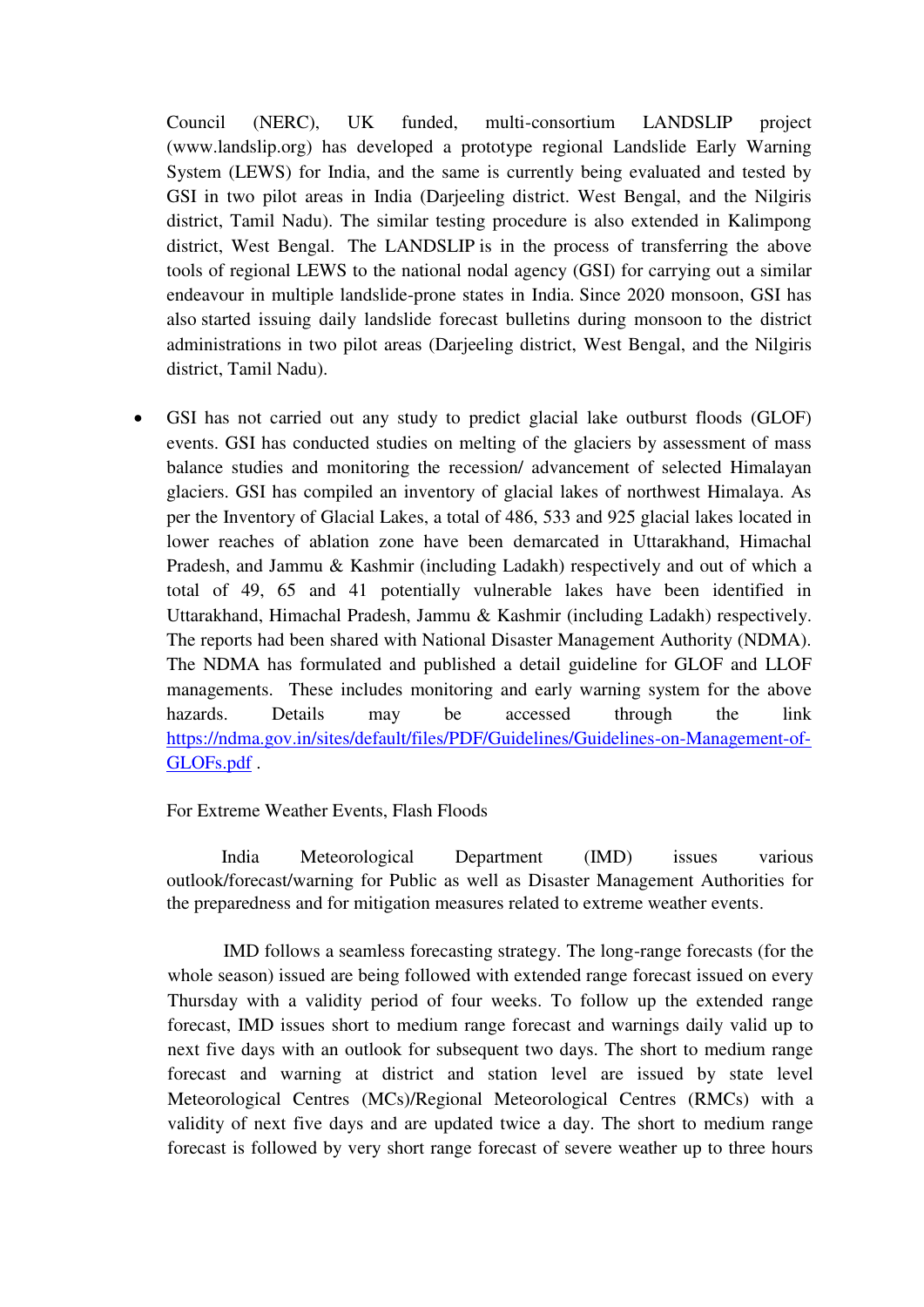(nowcast) for all the districts and 1089 cities and towns. These nowcasts are updated every three hours.

Forecast is issued for 36 meteorological sub-divisions from National Weather Forecasting Centre, IMD HQ and updated four times a day. The forecasts and nowcasts are issued at District Level and Station Level by State Level Meteorological Centres and Regional Meteorological Centres.

While issuing the warning suitable colour code is used to bring out the impact of the severe weather expected and to signal the Disaster Management about the course of action to be taken with respect to impending disaster weather event. Green color corresponds to no warning hence no action is needed, yellow color corresponds to be watchful and get updated information, orange color to be alert and be prepared to take action whereas red color signals to take action.

Intense rainfall activity is one of the reason for landslides, flash floods etc. For addressing such impacts due to extreme weather events, IMD is implementing Impact Based Forecast (IBF) which give details of what the weather will do rather than what the weather will be. It contains the details of impacts expected from the severe weather elements and guidelines to general public about do's and don'ts while getting exposed to severe weather. These guidelines are finalised in collaboration with National Disaster Management Authority (NDMA) and is already implemented successfully for cyclone, heat wave, thunderstorm and heavy rainfall. Work is in progress to implement the same for other severe weather elements.

Recognizing the damage potential of Flash Floods and a general lack of flash flood warning capabilities, IMD in joint collaboration with the US National Weather Service, the US Hydrologic Research Center (HRC) and USAID/OFDA has developed a Flash Flood Guidance System (FFGS) for South Asian region. The FFGS has been in operational mode since October 2020.

The Flash Flood Guidance is a robust system designed to provide the necessary products in real-time to support the development of warnings for flash floods about 6- 24 hours in advance at the watershed level with resolution of 4kmx4km for the Flash Flood prone South Asian countries viz. India, Nepal, Bhutan, Bangladesh and Sri Lanka, covering most of the Himalayan region. Around 30000 nos. of small watersheds of size varying from  $10 - 16$  sq.km. The flash flood guidance value is a diagnostic value that estimates the amount of rainfall of a given duration within a watershed that is required to produce flooding at the outlet of the catchment/ watershed.

(a) GSI initiated R & D activities and the ground work for developing regional landslide early warning system (LEWS) in other test areas like Uttarakhand, Kerala, Sikkim from 2021 and already planned to add areas in five additional states (e.g., Himachal Pradesh, Karnataka, Assam, Meghalaya, Mizoram) from 2022. The evaluation and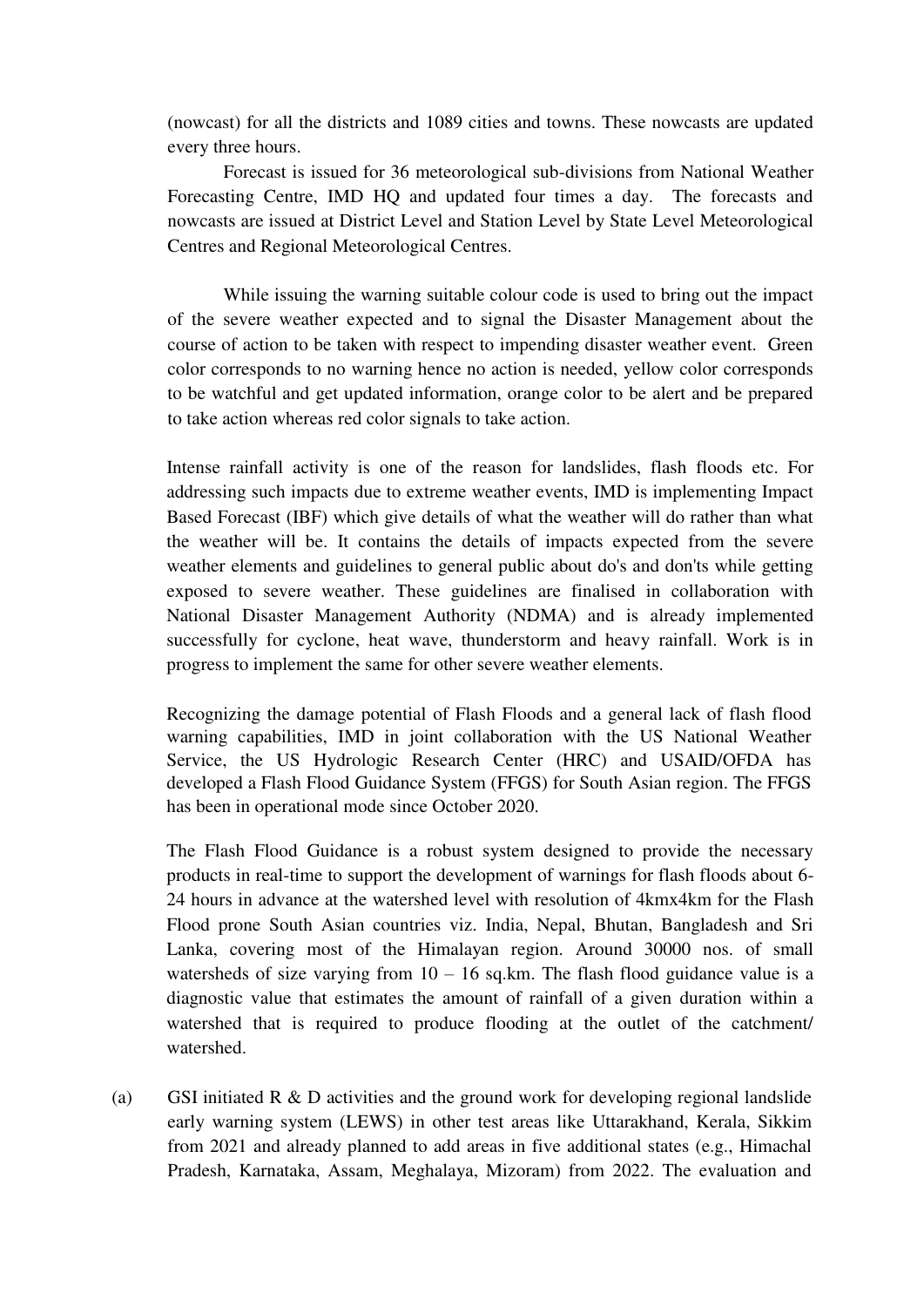calibration of the models will continue during the next few monsoon years and the regional LEWS will be made operational in phases in all such 10 states after successful ground evaluation in phases. Landslide Forecasting requires multi institutional inputs, GSI is collaborating and signed MoUs with IMD, National Remote Sensing Agency (NRSC), various SDMAs, and has also extended the MoU with BGS till 2025. To execute the above multi-disciplinary task, GSI has also initiated MoUs with other national organizations like National centre for Medium Range Weather forecasting (NCMRWF) etc. GSI also has initiated the process for establishing the National Landslide Forecasting Centre (NLFC) to integrate, generate and disseminate daily landslide forecast for multiple states from GSI headquarters, Kolkata.

 After the recent Chamoli disaster, the NDMA has constituted an expert team by involving scientists from various institutes/ organization from relevant Ministries, including GSI, National Institute of Hydrology (NIH), NRSC/ ISRO, Wadia Institute of Himalayan Geology (WIHG), Defence Geoinformatics Research Establishment (DGRE), IIT-Roorkee etc. One of the main objectives of the above study is also to explore the possibility of suggesting methods of monitoring and early warning to forecast such type of very site-specific rock/ snow avalanche events including GLOF/ LLOF and reducing the cascading impacts like flash flood and landslides etc. as domino effects in the downstream areas.

 MoES has made several significant reforms towards improving weather forecasts and their dissemination for disaster management through its institutions— India Meteorological Department, Delhi; Indian Institute of Tropical Meteorology, Pune; and the National Centre for Medium-Range Weather Forecasting, Noida. Improvement in weather and climate services was accomplished due to systematic efforts in augmenting atmospheric, coastal, and ocean observations, developing adequate modelling strategy, conducting cutting edge research, investing in human resources development, improving decision support systems, and establishing a robust dissemination strategy.

- In collaboration with MoES institutes, IMD is implementing the urban flood early warning system to address the issue of urban floods in the country. It is already in place for Mumbai and Chennai.
- Under the joint efforts with the India Meteorological Department / MoES & the National Cyclone Risk Mitigation Project (NCRMP) of National Disaster Management Authority (NDMA), MHA, a Web- based Dynamic Composite Risk Atlas – Decision Support System (Web-DCRA- DSS) has been developed for utilization in the Cyclone prone coastal states including Tamil Nadu.
- IMD started issuing Impact Based Forecast (IBF) in collaboration with National Disaster Management Authority (NDMA) and is already implemented successfully for